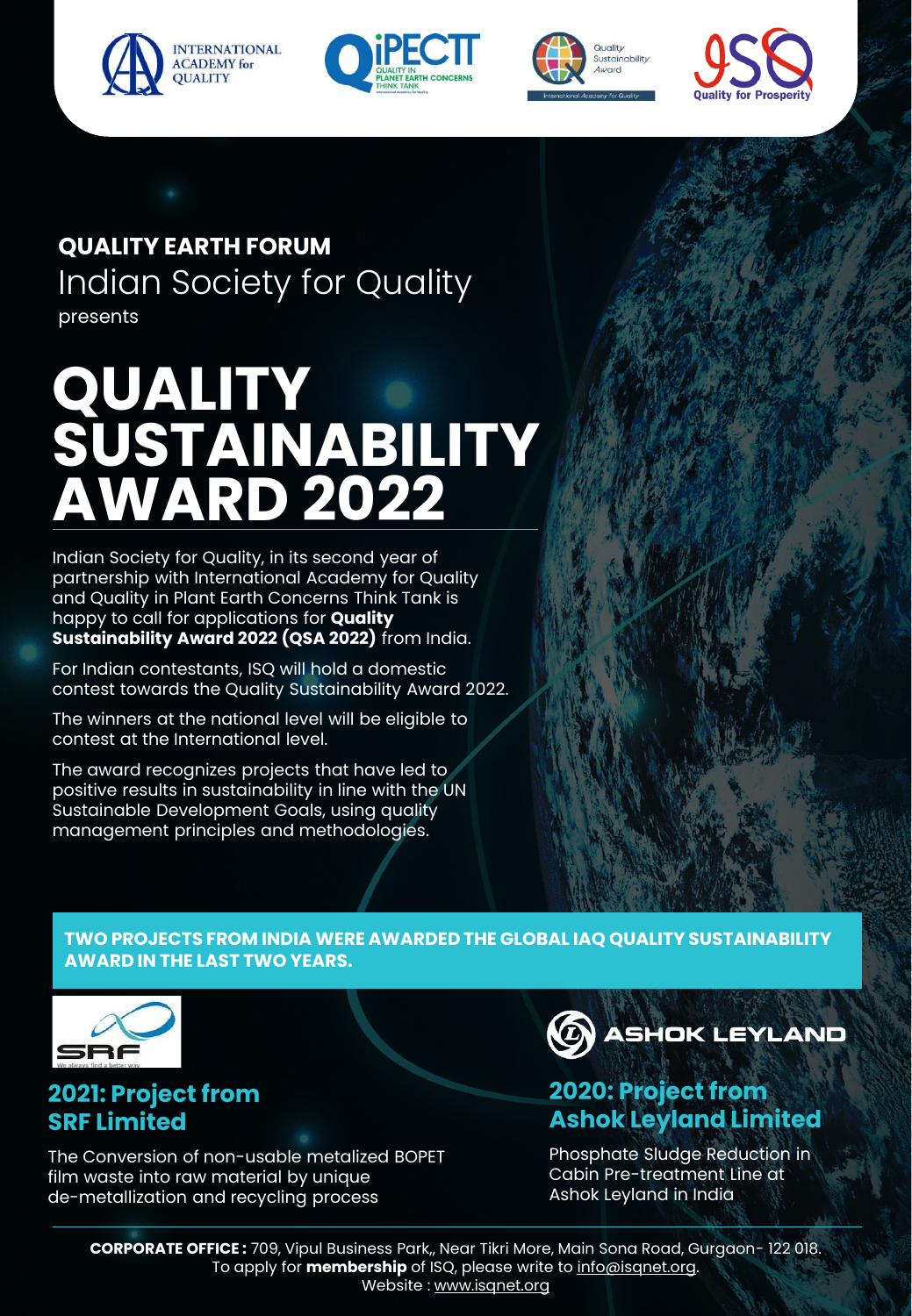







#### **Introduction to the IAQ**

IAQ is an independent, self-supported, non-profit, non-governmental organizations that is administered by a collegial assembly of individuals who have been elected by their peers from among the most respected, active, and experienced protagonists of quality in the world.

Academicians make significant personal contributions to the advancement of quality and collaborate on team-based projects through participation in Think Tanks that operate within the Academy. IAQ Think Tanks (TT) are active working research groups created for the analysis of issues focused on specific quality areas and dedicated to consideration and advocacy of alternative approaches for the future development of their focus areas.

### **Quality in Planet Earth Concerns Think Tank (QiPECTT)**



**MISSION** 

Bring Planet Earth Concerns to the mainstream of Quality Management & introduce Quality Management into Planet Earth Concerns.

**Chair:** Willy Vandenbrande

**Vice-Chair:** Sunil Sinha (who is also the current Chair– Awards committee, ISQ)

President, ISQ) who founded the Think Tank Its members include N. Ramanathan, (past and was its Chair until 2020. Visit **https://iaquality.org/** for more information.

### **Introduction to the IAQ Quality Sustainability Award**

To improve sustainability is of the highest importance for mankind. Sustainable development has been defined by the United Nations as development that meets the needs of the present generation without compromising the ability of future generations to meet their own needs. The focus is on taking actions to end poverty, protect the planet and improve the lives and prospects of everyone, everywhere.

#### **About ISQ**

Indian Society for Quality (ISQ) is a not-for-profit society established in 1996 to fill the need for a national forum for interaction among quality professionals, leaders, practitioners and academics. ISQ is a non-partisan, independent body that attracts and invites individual members from business organizations, health care and educational institutions, government agencies and NGOs. Members share their knowledge and learn from each other. ISQ is thus engaged in both creating and disseminating knowledge.

Its mission is to contribute to the thriving of humanity in a healthy planet.

ISQ is well linked to similar national quality bodies in other countries. It is a board member from its very inception and has represented India in the Asian Network for Quality (ANQ). ISQ is a national partner to International Quality Innovation Award initiated by Laatukeskus Excellence, Finland and Quality Sustainability Award promoted by International Academy for Quality. ISQ is the face of India in the world of quality.

To know more visit https://isqnet.org/about-us/index.html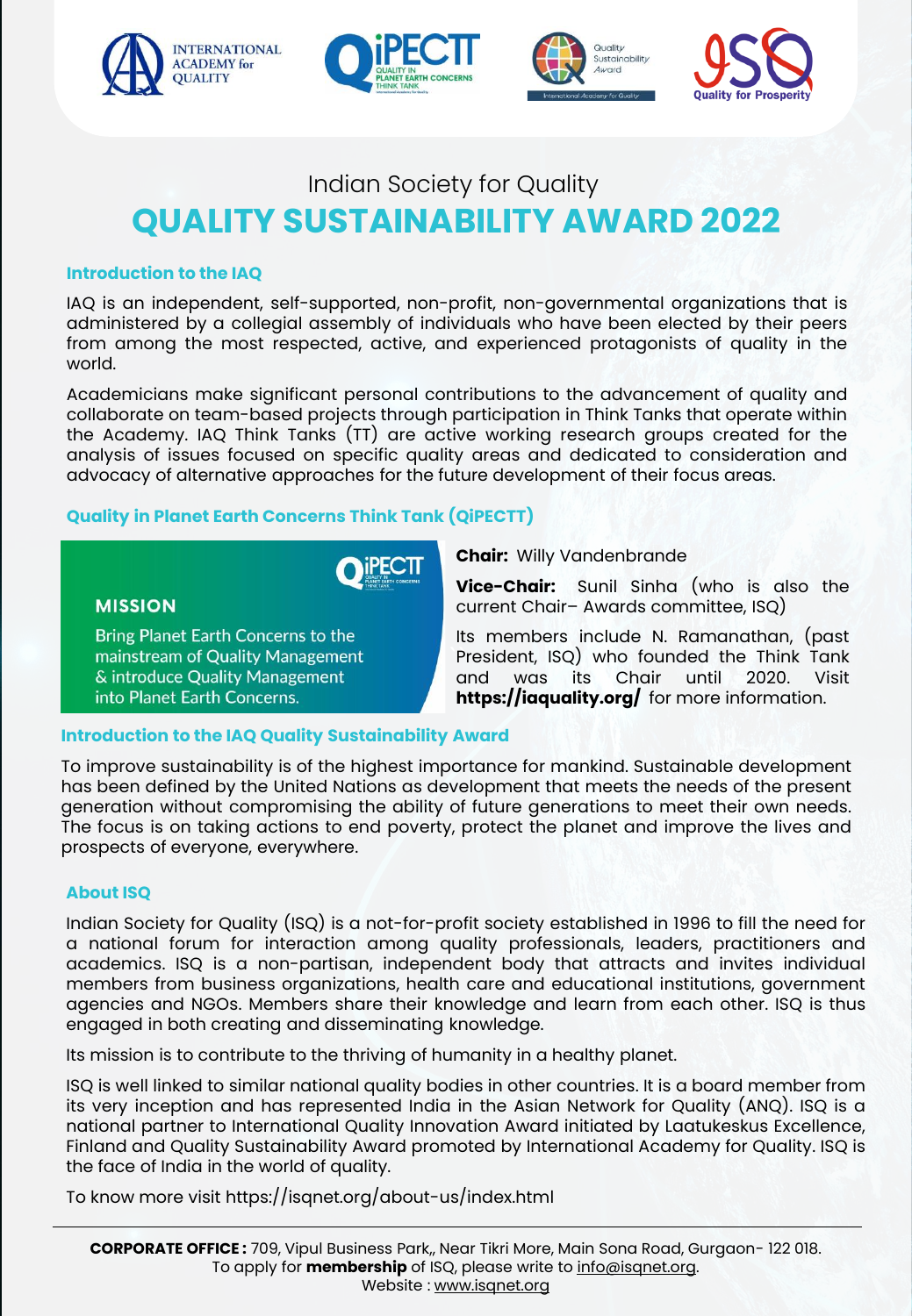







#### **About the Award**

- The award is for a team carrying out a project, not for the organisation as a whole.
- Applications must be for completed projects by teams which have achieved the desired results in sustainability. Each project should demonstrate application of philosophies, methods, mechanism or techniques of quality.
- Each organization can submit multiple applications. Each application should be for a distinct project or case study.
- Because results from new and more sustainable offerings can take some time to materialize, we accept projects that were not older than 3 years ago, so completed after 01/01/2019.
- The effect and results should relate to one or more of 17 UN Sustainability Development Goals (UN SDGs).
- The methodology used can be based on any form of Quality TQM, Six Sigma, Lean, philosophies, mechanisms, methods or techniques of quality. Innovative approaches are welcome as long as they reflect Quality Management.
- The award process has been simplified so that it is easy to apply, with minimum documentation.

Sustainable development is achieved in two ways: either customers and consumers start to ask for sustainable offerings and solutions and organizations respond to these requests and focus on the development of sustainable offerings and solutions (y-axis in the figure) or organizations use appropriate and sustainable resources developing these offerings and solutions while constantly using fewer resources and reducing waste (x-axis in figure).



The purpose of the IAQ Quality Sustainability Award is therefore to identify and share good examples of how quality management principles have been used to develop more sustainable solutions and offerings while also reducing waste and optimizing the use of resources. By sharing such good examples and success stories, the skills to create more result-focused sustainability work will increase and the possibility to link important knowledge and competence within the field of quality management into today's sustainability activities will be increased. Another important purpose is to create a public database of good examples linking quality management to sustainability for future research, learning and benchmarking in order to facilitate leverage.

Visit http://iaqaward.com/ for more information.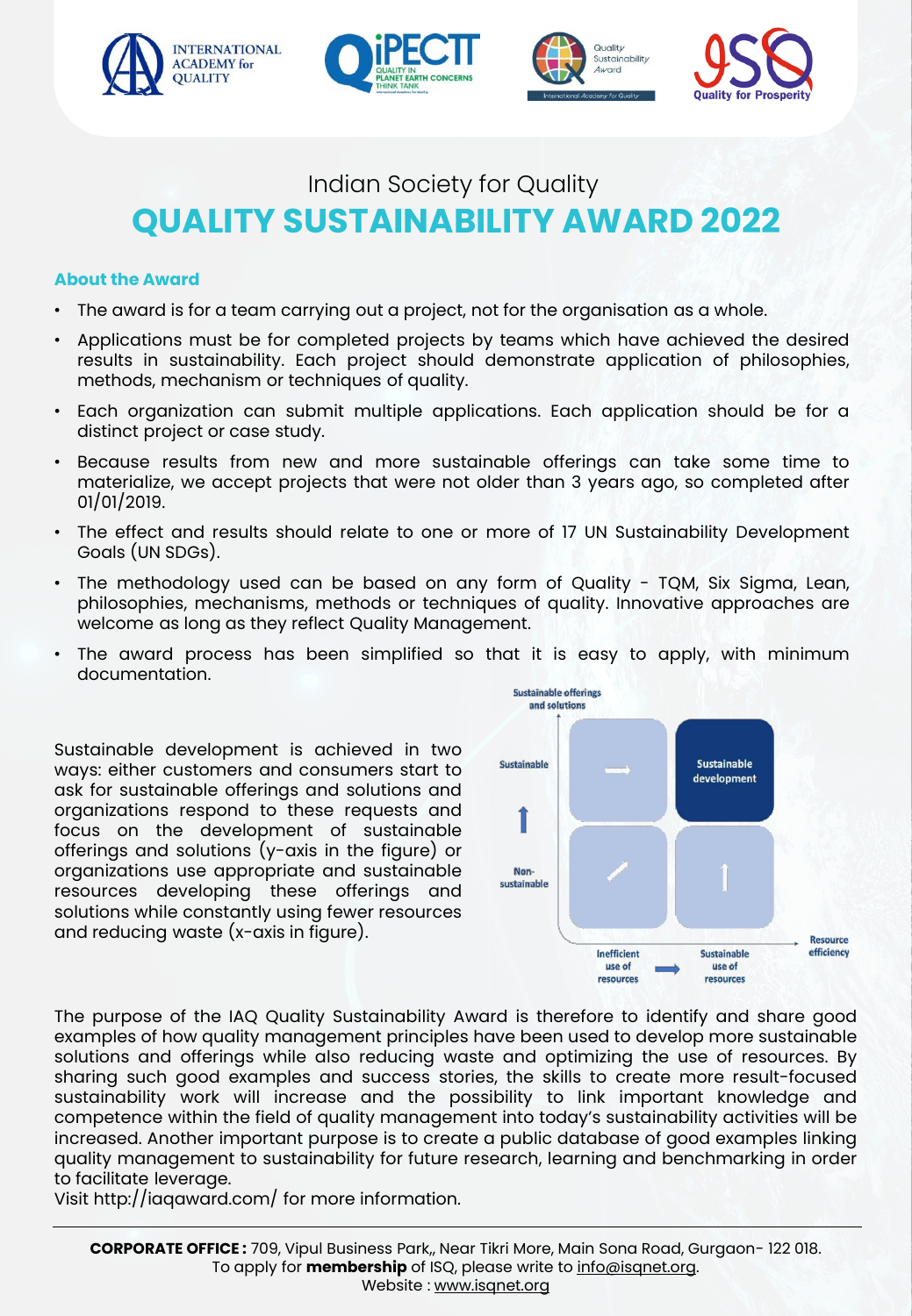







### **Uploading the applications**

Application form, format of one page summary can also be downloaded by visiting Events page and then going to International Events subpage of the website www.isqnet.org

To upload completed application, one page summary and technical report click here For more information about the award write to isqqsa2021@gmail.com or call 8012580850

#### **Road map and timelines**

| <b>Activity</b>                                                                                                  | <b>Details/Remarks</b>                                                                                                         | Timeline                                                                                                     |
|------------------------------------------------------------------------------------------------------------------|--------------------------------------------------------------------------------------------------------------------------------|--------------------------------------------------------------------------------------------------------------|
| Apply for QSA 2022                                                                                               | Refer footnote to download<br>applications.<br>Fee per application:<br>$Rs.5000/-$ inclusive of tax.                           | Last date to submit the<br>application: 15 07 2022                                                           |
| Primary evaluation of projects<br>Evaluation and selection of the<br>projects for online national<br>competition | Well experienced team of<br>evaluators<br>Jury members - the best in<br>the subject with relevant<br>knowledge and experience. | Communication on<br>selected projects:<br>29 08 2022<br>Feedback to applications<br>not selected: 05 09 2022 |
| Submission of a video<br>presentation of 15 minutes by<br>selected projects for national<br>competition          | As a pre-read. Should be<br>sent to ISQ.                                                                                       | Before 19 09 2022 (Link to<br>upload will be provided)                                                       |
| <b>Final presentation round at</b><br>national level -announcement<br>of national winners                        | 15 to 20 mins presentation<br>and 10 minutes Q&A by Jury<br>members                                                            | 01102022<br>(No. of winners at<br>national level will be<br>decided in consultation<br>with IAQ.)            |
| Registration at international level<br>to IAQ by the National Winners<br>and payment of fees.                    | Fees for international<br>competition is to be paid<br>directly to IAQ.                                                        | On or before<br>01 11 2022                                                                                   |
| Presentation Video Due at IAQ                                                                                    | <b>By National Winners</b>                                                                                                     | 20 11 2022                                                                                                   |
| Global Award Evaluation and<br>Ceremony                                                                          | By IAQ.                                                                                                                        | 15 12 2022                                                                                                   |

**CORPORATE OFFICE :** 709, Vipul Business Park,, Near Tikri More, Main Sona Road, Gurgaon- 122 018. To apply for **membership** of ISQ, please write to info@isqnet.org. Website : www.isqnet.org